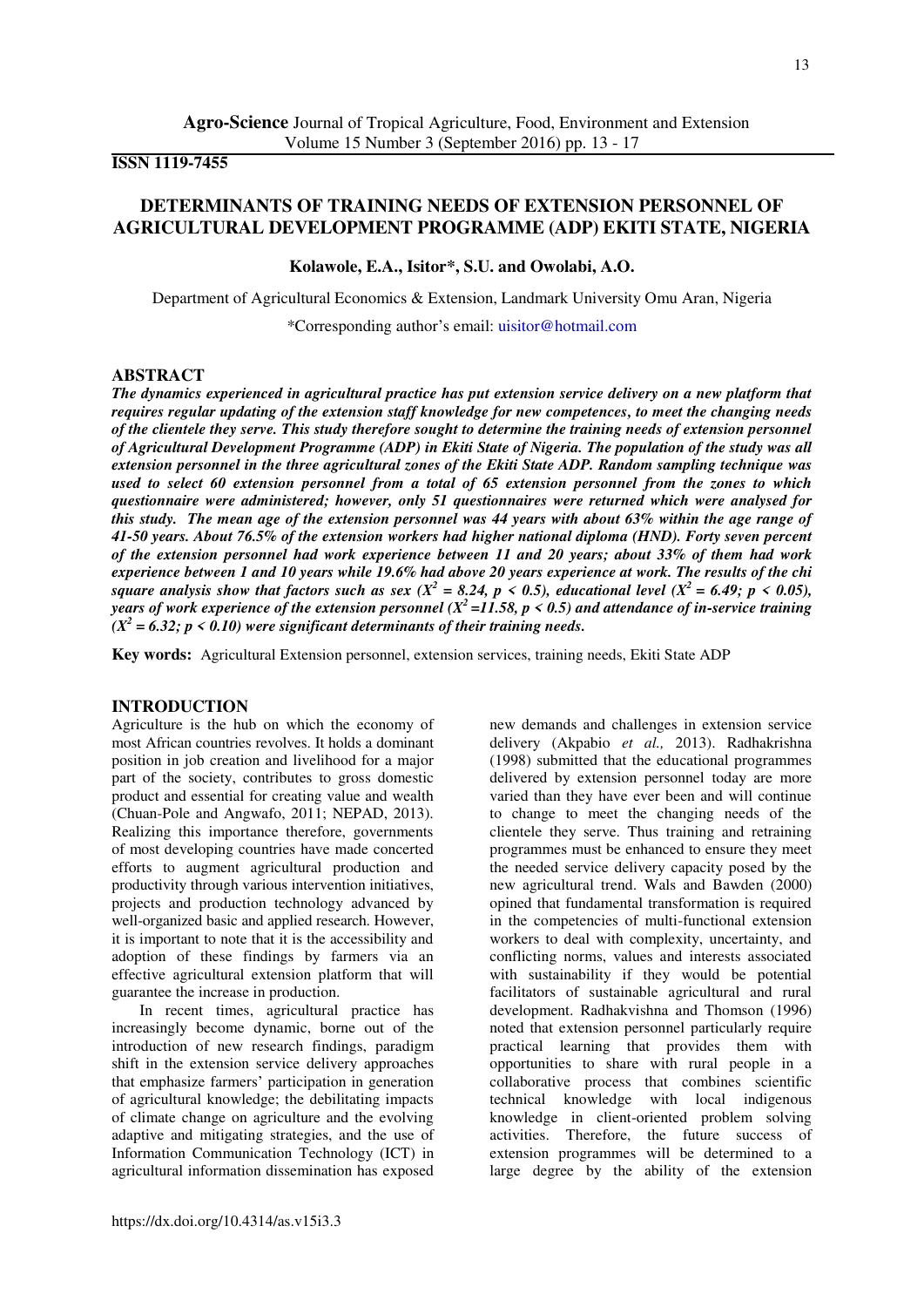personnel to do the job and the extent to which they are up-to-date on the essential agricultural subject matter they are to disseminate.

Although the pre-employment training programmes provided excellent subject matter exposure, the re-training programme provide opportunities for newly employed agent to receive training in preparation for assuming assigned roles in their field units and enhance their ability to maximize performance. Consequently, this evolution of a re-engineered extension service made possible through training is sine qua non to putting in place a virile and responsive extension system that relate to the changing agricultural development objectives and goals. Agbamu (2006) opined that training of extension personnel is one of the essential developmental paths to trail to facilitate effective agricultural extension service delivery and a thriving extension service in the  $21<sup>st</sup>$  century. Areas of training needs for extension personnel include skills to use new communication technology, interpret research findings, develop leadership skills, nurture leadership skills among others. It is thus important to determine the type of professional development activities extension professionals need for effective extension service delivery in the ever-changing agricultural production context, for improved and sustainable agricultural productivity. The specific objectives of the study were to: describe the personal characteristics of the extension personnel; ascertain the extension tasks performed by the extension personnel; ascertain the training needs of the extension personnel; and identify constraints that impedes access to training by extension personnel.

# **MATERIALS AND METHODS**

### **Study Area**

Ekiti State is situated entirely within the tropics. It is located between longitudes 40°51′ and 50°451′ East of the Greenwich meridian and latitudes 70°151′ and 80°51′ north of the Equator. It lies south of Kwara and Kogi States, East of Osun State and bounded by Ondo State in the East and in the South, with a total land Area of 5887.890 sq km. Ekiti State has 16 local government councils. The 2006 population census by the National Population Commission put the population of Ekiti State at 2,384,212 people. The State enjoys a tropical climate with two distinct seasons. These are the rainy season (April – October) and the dry season (November – March). Temperature ranges between  $21^{\circ}$ C and  $28^{\circ}$ C with high humidity. The southwesterly winds and the North East Trade winds blow in the raining and dry (Harmattan) seasons respectively. Tropical forest exists in the south, while guinea savanna predominates in the northern peripheries. Agriculture is the main occupation of the people of Ekiti, and it is the major source of income for many in the state.

Agriculture provides income and employment for more than 75% of the population of Ekiti State. Some of agricultural produce in the state are: cash crops such as cocoa, oil palm, kolanut, plantain, bananas, cashew, citrus and timber; arable/food crops such as rice, yam, cassava, maize and cowpea. The Ekiti is a sub-group of the Yoruba. They are culturally homogenous and speak a special dialect of Yoruba language known as Ekiti. Ekiti State has three universities, the state owned Ekiti State University, Ado Ekiti, Federal University Oye Ekiti and Afe Babalola University, Ado Ekiti. All these universities have faculties of agriculture which offer great opportunity for training/retraining of extension personnel. Short refresher courses are organized by these to update extension personnel' knowledge in the extension tasks they perform.

#### **Population of the Study and Sampling Procedure**

Sixty-five extension personnel in the three zones of Ekiti State Agricultural Development Project (EKSADP) form the population of the study. A simple random sampling procedure was used to select 60 extension personnel, 20 from each zone. However, only 51 of the 60 questionnaires administered were returned and used for this study

### **Instrument for Data Collection**

Questionnaire was the instrument used for data collection, and the instrument was divided into sections, the first section which dwelled on the personal characteristics of the respondents, elicited information on their age, sex, educational status, job experience and in-service training attendance. Educational status was measured as the highest certificate obtained, and work experience as the number of years spent on the job and attendance of in-service training as yes or no. Training needs of extension staff as captured in this study is the competence gap between the present performance and the requirement for optimal performance of identified tasks that can be filled with training. Extension tasks were identified and listed and respondents were asked to indicate extent of training needed using a three-point level of need measurement; highly needed scored 3, needed score 2; and not needed scored 1. The responses of the extension personnel on a list of possible constraints were measured on a three-point Likert type scale. The response categories were as follows: major constraint  $= 3$ , minor constraint  $= 2$ , not a constraint  $= 1$ . The cutoff point was determined by summing up the assigned scores in the identified categories and divided by 3 as follows;  $3+2+1 = 5/3 = 1.7$ . Any constraint that had a mean score of one and above was regarded as serious while any mean score below one was regarded as not being serious. Data were analyzed using descriptive statistics such as frequency counts, percentages, means and standard deviation.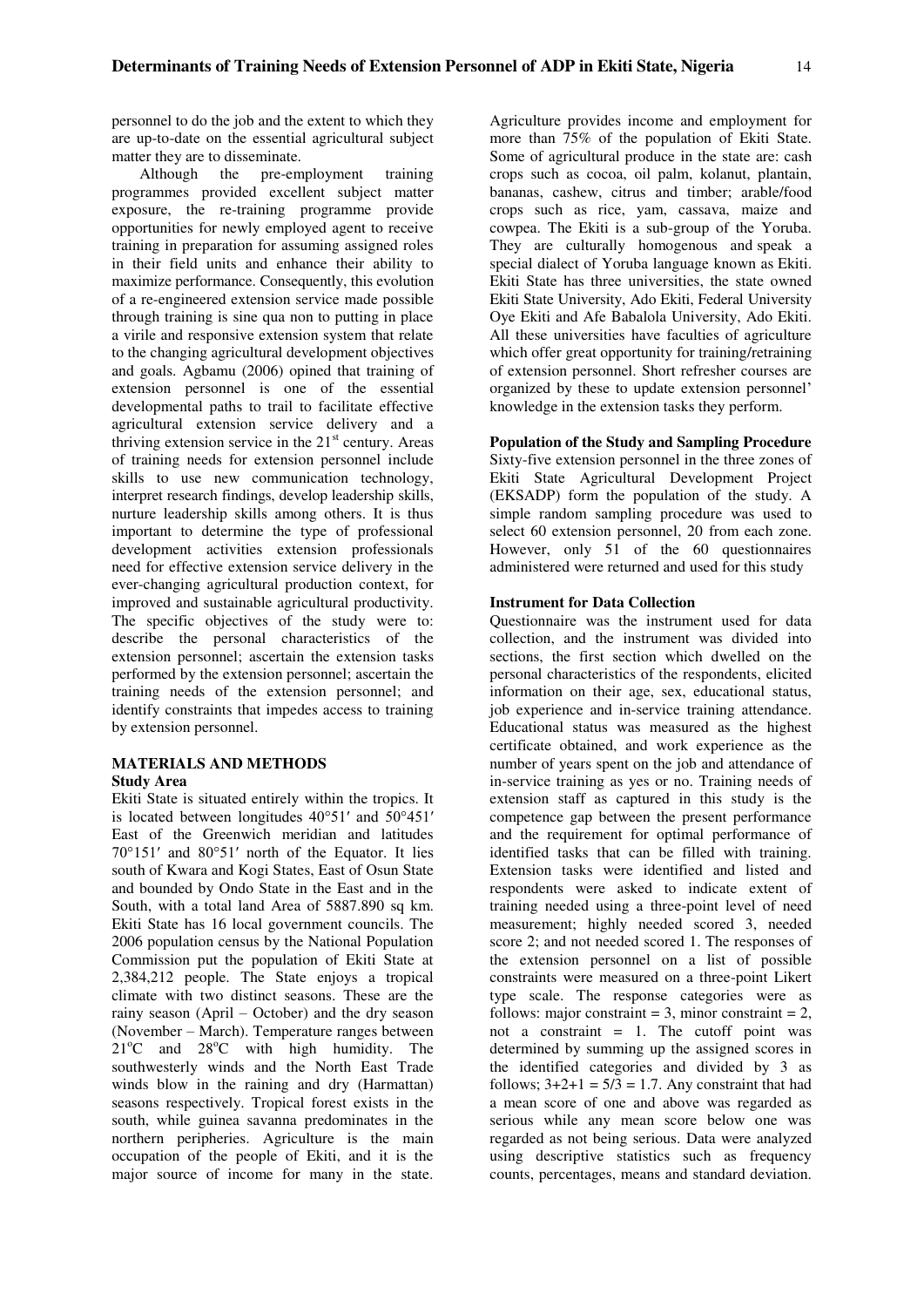Chi square analysis was used to test the relationship between some selected socio economic characteristics and training needs of respondents.

#### **RESULTS AND DISCUSSION**

### **Personal and Socio-Economic Characteristics of Respondents**

Table 1 shows that the mean age of the respondent is 44 years, hence most of the extension personnel are still young. About 63% of the respondents fall within the age bracket of 41-50 years. About 24% of the extension personnel are between 30 and 40 years of age while 1.9% are below 30 years of age. About 11.8% of the respondents are within 51-60 years old. This age distribution reveals that majority of the respondents are still in their midage, implying that most of them are still active and can cope with the demand of the job. It is also plausible that since they are still very young they may be more innovative and easily embrace changes dictated by the tides of the modern agricultural practices. They have potentials for training and retraining for improve performance. Training acquired by these extension personnel would be of longer benefit to the extension organization; the impact would be felt for a considerable number of years before the officers' retirement from active service. Knowledge gained and skills acquired must have been passed across to the younger extension personnel through mentorship to ensure sustained gains of the training impact. This is corroborated by the findings of Adisa and Balogun (2012) and Okeowo (2015).

Furthermore, about 78% of the respondents are males (Table 1). This skewed distribution in the sex of the extension personnel is a reflection of the common staff distribution in the agricultural extension profession. This may be as a result of a wrongly painted mental picture that agriculture is a male domain, or the cultural inclinations in most clime that the women folks should be subservient to men which made it culturally wrong for women to train men who are deemed to be the only noticeable stakeholder in agriculture. This is in line with the findings of Adeola and Ayoade (2011) which reported that ADP extension service is dominated by male. The implication of this is that technology generation and dissemination may be gender skewed, particularly towards the male farmers (Salau and Saingbe, 2008).

It is shown in Table 1 that 98% of the extension personnel are married while 2% indicated that they were single. This implies that majority of the extension personnel are better equipped experience wise in family affairs and will be in the best position to fulfill the obligations of not just disseminating improved agricultural innovations to the farmers but offering robust and all-encompassing advisory service to the farm households. It is also shown in table I that 76.5% of the extension personnel have Higher National Diploma certificate, 13.7% have Bachelor of Science degree, and 5.9% have MSc degree while 3.9% of the respondents have Ordinary National Diploma. This distribution did not only show high literacy level but a high sense of adequate prerequisite professional trainings for better performance. That the bulk of the extension personnel have higher and ordinary diploma in agriculture emphasizes the possession of the needed practical expertise that the demands of their job stipulate. The small percentage of the extension personnel that have Bachelor of Science and Masters of Science degree signifies a culture of continuous improvement and capacity building tendency among them. This educational qualification mix is healthy for a robust backstopping of the junior extension personnel by their superiors in professional matters.

Forty seven percent of the extension personnel have 11-20 years of work experience, 33.3% have 1-10 years of professional experience, and 17.9% have been in the employment of the organization for between 21-30 years while 2% of the extension personnel have above 30 years of professional experience. The mean value of years of experience was 14.7 years. This distribution shows that all the staff are experienced and can make their wealth of experience bear on the job.

It is also shown in Table 1 that majority of the extension personnel (88.2%) have undergone one in-service training or the other since they were hired, however this tempo is not sustained based on the reported myriads of problems to accessing training. while 9.8% said they never attended any and 2% did not respond. The majority of them who indicated they have undergone in-service training is an indication of virile training programme in the Ekiti State agricultural development, however this may be just the routine Monthly Technical Review Meeting (MTRM). Nevertheless, it is not yet certain if this training is on a sustainable basis and the scope professionally all encompassing.

**Table 1:** Socio- economic characteristics of extension personnel

| Variable              | Percentage     | Variable      | Percentage                              |  |  |
|-----------------------|----------------|---------------|-----------------------------------------|--|--|
| Age                   |                |               | <b>Educational Level</b>                |  |  |
| >30                   | 2              | <b>OND</b>    | 3.9                                     |  |  |
| $30 - 40$             | 23.5           | <b>HND</b>    | 76.5                                    |  |  |
| $41 - 50$             | 62.8           | <b>BSc</b>    | 13.7                                    |  |  |
| 51-60                 | 11.7           | MSc           | 5.9                                     |  |  |
| <b>Sex</b>            |                |               | <b>Years of Professional Experience</b> |  |  |
| Male                  | 78.4           | $1-10$ years  | 33.3                                    |  |  |
| Female                | 21.6           | $11-20$ years | 47.1                                    |  |  |
|                       |                | $21-30$ years | 17.6                                    |  |  |
|                       |                | >30           | 2                                       |  |  |
| <b>Marital Status</b> |                |               | Attendance of in-service Training       |  |  |
| Single                | $\mathfrak{D}$ | Yes           | 88.2                                    |  |  |
| Married               | 98             | No            | 9.8                                     |  |  |
|                       |                | Non response  | 2                                       |  |  |

**Source:** Field survey 2016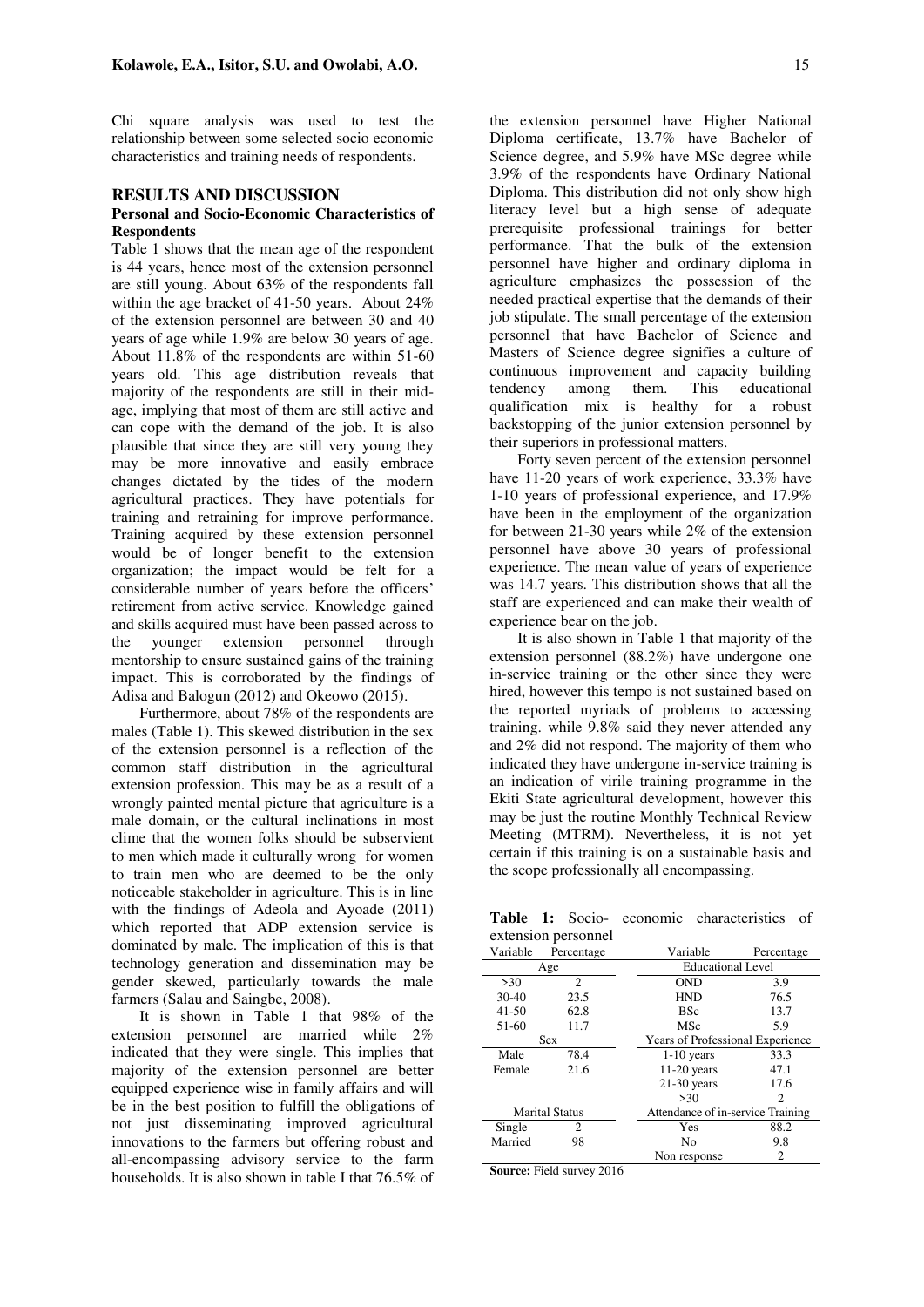# **Extension Personnel Areas of Training Need**

Table 2 is a run-down of the areas of training needs as perceived by the extension personnel in Ekiti State. Planning for demonstration with a mean value 2.57 ranked highest as a training need of the extension personnel, this is followed by knowledge on food nutrition and home management with a mean value of 2.49 and a standard deviation of 0.10. These may be because of the fact that the bulk of the extension personnel are male who by gender roles may not be too conversant with the knitty gritty of food, nutrition and home management. Skills and procedures on modern storage methods of crops ranked next with a mean value of 2.43, this may be as a result of recent focus of research searchlight in the this area in a bit to ensure food security and sustained availability of food crops via storage of surpluses at the peak of harvesting period of most crops. Also most of the farmers are subsistent farmers with little to store, and so training focus might have not been directed towards this area in the past due to its level of importance in the context in which they operate. Training in communication skills ranked  $4<sup>th</sup>$  with a mean value of 2.41. This is expected due to the fact that communicating itself is the hub of the agricultural extension personnel activity. Therefore extension personnel need regular update of his or her communication skills to remain effective in extension service delivery. The introduction of ICT and the introduction of new trends to agricultural extension communication demands communication skills update if extension personnel will retain relevance in the tides of changes brought by the application of these gadgets in extension service delivery. Selection and training of contact farmers, report writing, setting up of farmers' cooperative and script writing all ranked  $5<sup>th</sup>$  areas of training need. These activities are core areas of extension personnel responsibilities and it is important that they are regularly updated via training to keep them abreast of the demands of the jobs as they are acquainted with development brought on board to ensure that they are in tune with best global practices in agricultural extension service delivery that is also translated by improved farmers productivity. Other areas of training needs include food value chain, animal husbandry, use of audio visual equipment, climate change, SPAT, and REFILLS, which ranked next to one another.

#### **Constraints Faced by Extension Personnel in Meeting Training Needs**

All the eleven constraints listed were reported as serious constraints to meeting the training needs of extension personnel in Ekiti State as presented in Table 3. They are: paucity of fund for training in extension organization  $(M = 2.7)$ , non-payment of training allowances  $(M = 2.6)$ , non-availability of equipment and facilities to implement skills acquired

**Table 2**: Extension personnel areas of training need

| Training needs                    | Std.dev | Mean | Rank                     |
|-----------------------------------|---------|------|--------------------------|
| Planning for demonstration        | 0.09    | 2.57 | 1 <sup>st</sup>          |
| Selection and training of contact | 0.11    | 2.37 | 5 <sup>th</sup>          |
| farmers                           |         |      |                          |
| Agricultural value chain addition | 0.10    | 2.35 | 9 <sup>th</sup>          |
| Organizing SPAT                   | 0.12    | 2.25 | 13 <sup>th</sup>         |
| Organization of REFILLS           | 0.11    | 2.21 | 14 <sup>th</sup>         |
| Report writing and record keeping | 0.11    | 2.37 | 5 <sup>th</sup>          |
| nutrition<br>Food.<br>and<br>home | 0.10    | 2.49 | $2^{nd}$                 |
| management                        |         |      |                          |
| Script writing and documentary    | 0.11    | 2.37 | 5 <sup>th</sup>          |
| preparation                       |         |      |                          |
| Setting up farmers' cooperative   | 0.10    | 2.37 | 5 <sup>th</sup>          |
| Climate change                    | 0.11    | 2.27 | $12^{th}$                |
| Communication skills              | 0.11    | 2.41 | 4 <sup>th</sup>          |
| Animal husbandry                  | 0.09    | 2.35 | $\mathbf{Q}^{\text{th}}$ |
| Modern storage methods            | 0.10    | 2.43 | $3^{\text{rd}}$          |
| Use of audio visual and other     | 0.11    | 2.33 | 11 <sup>th</sup>         |
| ICT equipment                     |         |      |                          |

**Source:** Field survey 2016

during most of the training  $(M = 2.5)$ , misappropriation or channeling of fund earmarked for training for a different project  $(M = 2.5)$ , selection of staff for training not on the basis of merit  $(M = 2.4)$ , poor awareness of available training opportunities  $(M = 2.3)$ , administrative bottlenecks in releasing staff for training programme  $(M = 2.2)$ , poor linkages among extension organizations (M = 2.2), poor perceptions of need for staff training  $(M = 2.2)$ , pressures of work  $(M = 1.9)$  and educational level of extension personnel  $(M = 1.8)$ .

Most of the identified constraints to meeting training needs of extension personnel revolve around poor funding of the extension organizations. This is manifested in the non-availability of fund to organize in-house training programmes, poor quality of training programme organized, non-payment of staff training allowance especially when the training is organized by an external context, nonprovision of equipment and facilities to implement skills acquired during trainings and biases in selection of those to attend training programmes. Extension organization particularly the ADP has suffered poor funding since the withdrawal of the World Bank assistance. This is worsened by the economic recession currently experienced in the country which has drastically affected funding of government organizations and parastatals.

#### **Relationship of Some Independent Variables and Training Needs of Extension Personnel**

The results of chi square analysis in Table 4 reveal that sex with  $X^2$  value of 8.2373 was significant at *p*  $\leq$  0.05, educational level with  $X^2$  value of 6.4967 was significant at  $p \le 0.10$ , year of professional experience with  $X^2$  value of 11.5751 was significant at  $p \leq 0.10$  and attendance of in-service trainings with  $X^2$  value of 6.3191 was significant at  $p \le 0.05$ . However, age and marital status of extension agent were not significant determinant factors of training